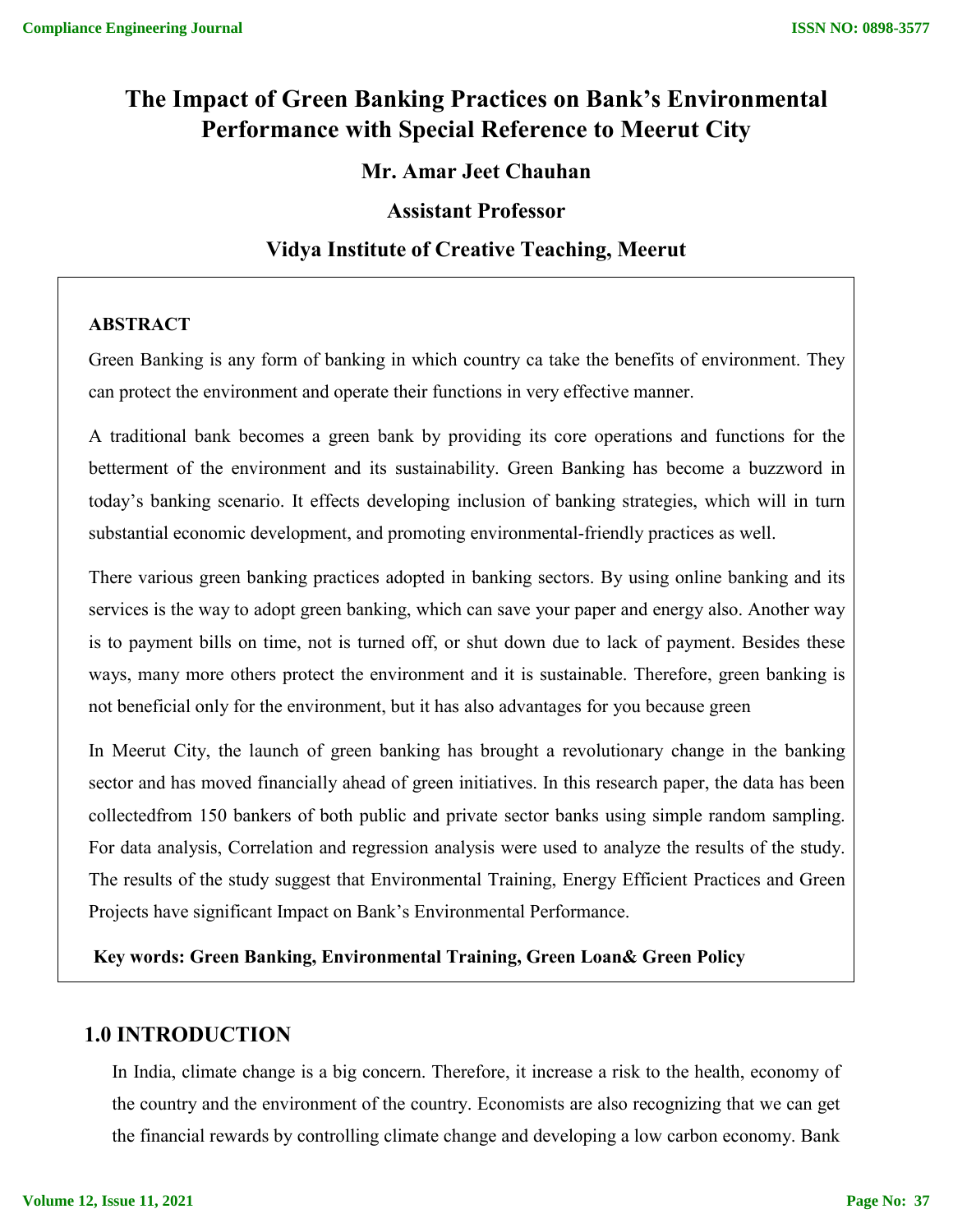has taken a brilliant step along with leadership initiative to transform the traditional banking to green banking for the betterment of environment and provide new opportunities for financing and investment policies as well as portfolio management for the creation of a strong and successful low carbon economy. Just because of consistent change in weather condition and our ecology, global warming is spread out like fire, which creates awareness among the generation of society. It is the duty and responsibility of every one to understand the gravity of green banking and how to do their best for the protection and betterment of the environment.

As a responsible part of the society we must by our processes, operations, people, facilities, and people must reduce the carbon footprints and preserve and conserve the environment. Green is slowly and steadily becoming the symbolic color of eco-consciousness in the world. "Green" as a marketing communications platform is gaining a lot of attention. Every organization will have to become green to some extent for the survival of future generations in the continues changing environment. Taking the environment and climate change into consideration in what we do is important. Banking and finances is probably one of the area as you might not think you can do anything about, but there's a surprising amount that you can do to ensure that your money and finances are being managed in a green, ethical way. As green initiatives sweep across the globe; more and more financial institutions are taking note and taking action.

This Go Green approach, popularly known as Green banking or Sustainable banking differ from each organization. Green banking covers many different areas, but in general refers to how environmentally friendly your bank is, and howcommitted to green policies these institutions are. As green initiatives flounce across the globe, many banks are taking note of this and taking action.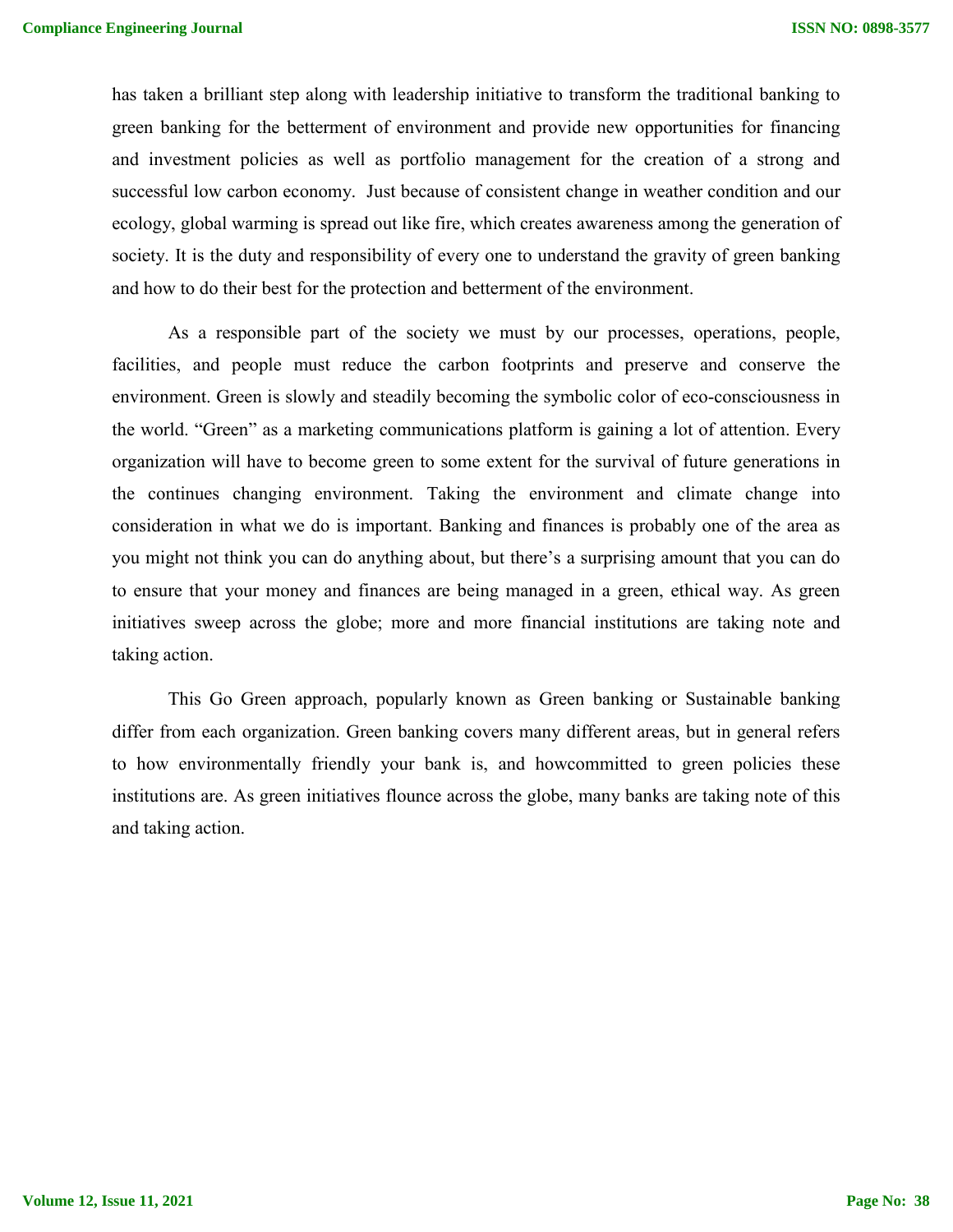

**Figure 1:The above pictorial representation shows the Green Banking Initiatives: A qualitative study on Indian Banking sector**

# **1.1WHAT IS GREEN BANKING?**

Like a normal bank, Green Banking considers all the social and environmental factors; it is also called as an ethical bank. The aim of Ethical banks is toprotect the environment. These banks are like a normal bank which aims to protect the environment and it is controlled by same authorities like a traditional bank do. Green banking is like a normal bank, which considers all the social and environmental/ ecological factors with an aim to protect the environment and conserve natural resources. It is also called as an ethical bank or a sustainable bank. They are controlled by the same authorities but with an additional agenda toward taking care of the Earth's environment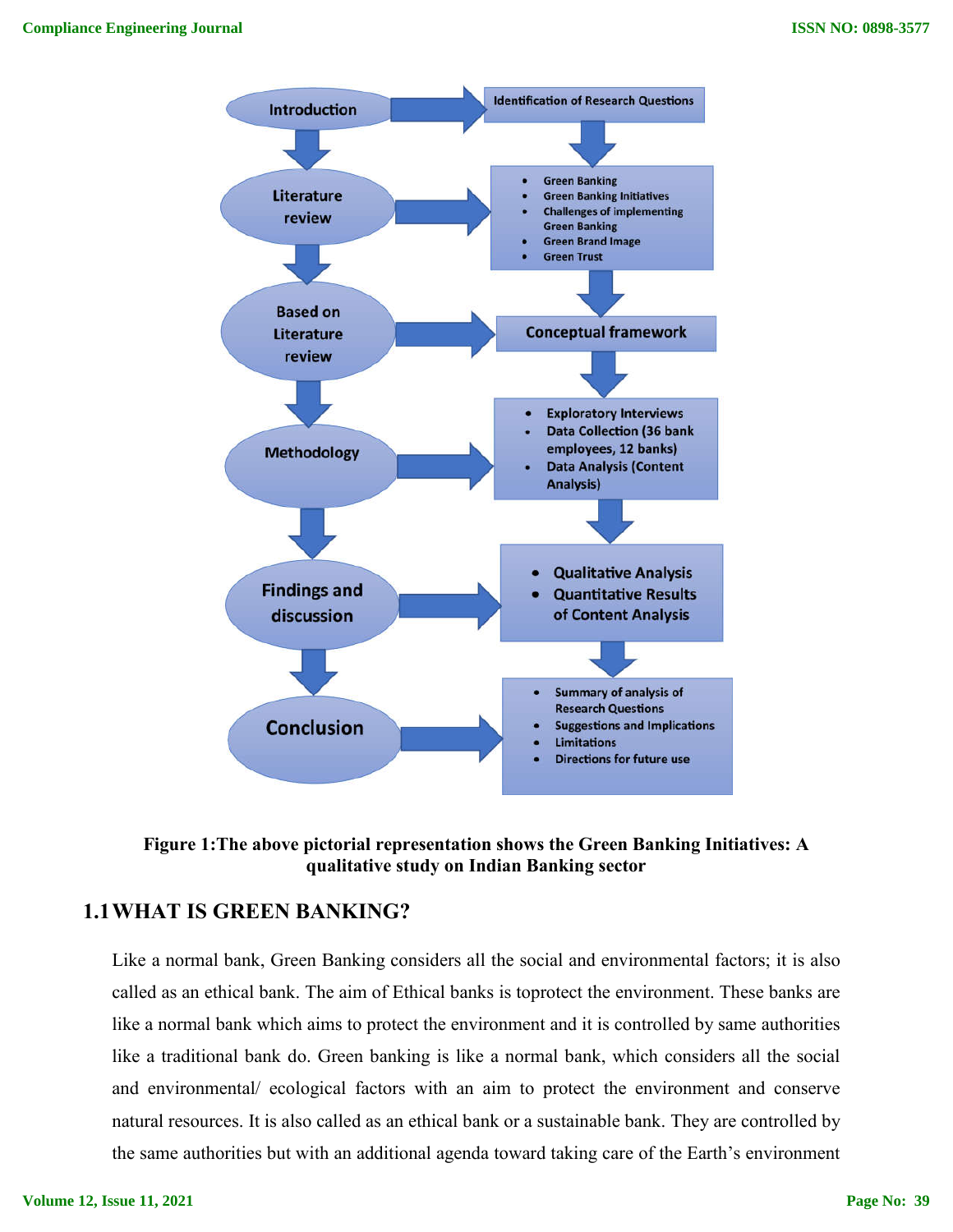/ habitats / resources. For banking professionals green banking involves the tenets of sustainability, ethical lending, conservation and energy efficiency.

There are many differences compared with normal banking, Green Banks give more weight to environmental factors, their aim is to provide good environmental and social business practice, they check all the factors before lending a loan, whether the project is environmental friendly and has any implications in the future, you will awarded a loan only when you follow all the environmental safety standards.

Defining green banking is relatively easy. Green Banking means promoting environmental – friendly practices and reducing your carbon footprint from your banking activities.

This comes in many forms:

- 1. Using online banking instead of branch banking.
- 2. Paying bills online instead of mailing them.
- 3. Opening up accounts at online banks, instead of large multi-branch banks

4. Finding the local bank in your area that is taking the biggest steps to support local green initiatives.

Green banking can benefit the environment either by reducing the carbon footprint of consumers or banks. Either a bank or a consumer can conserve paper and benefit the environment. Ideally, a green banking initiative will involve both. Online banking is a best example of this. When a bank's customer goes online, the environmental benefits work both ways. Green banking means combining operational improvements and technology, and changing client habits.

#### **Major Benefits of Green Banking**

Green Banking comes with a bundle of benefits such as-

· Cash back facilities is providing to all existing account holders shifting into Green.

· Cash back facilities is providing to all new customers opening 'Green accounts '.

· Rationalization of paper use by giving free access to do all the banking transactions through Internet Banking, SMS Banking, Phone Banking and ATM Banking.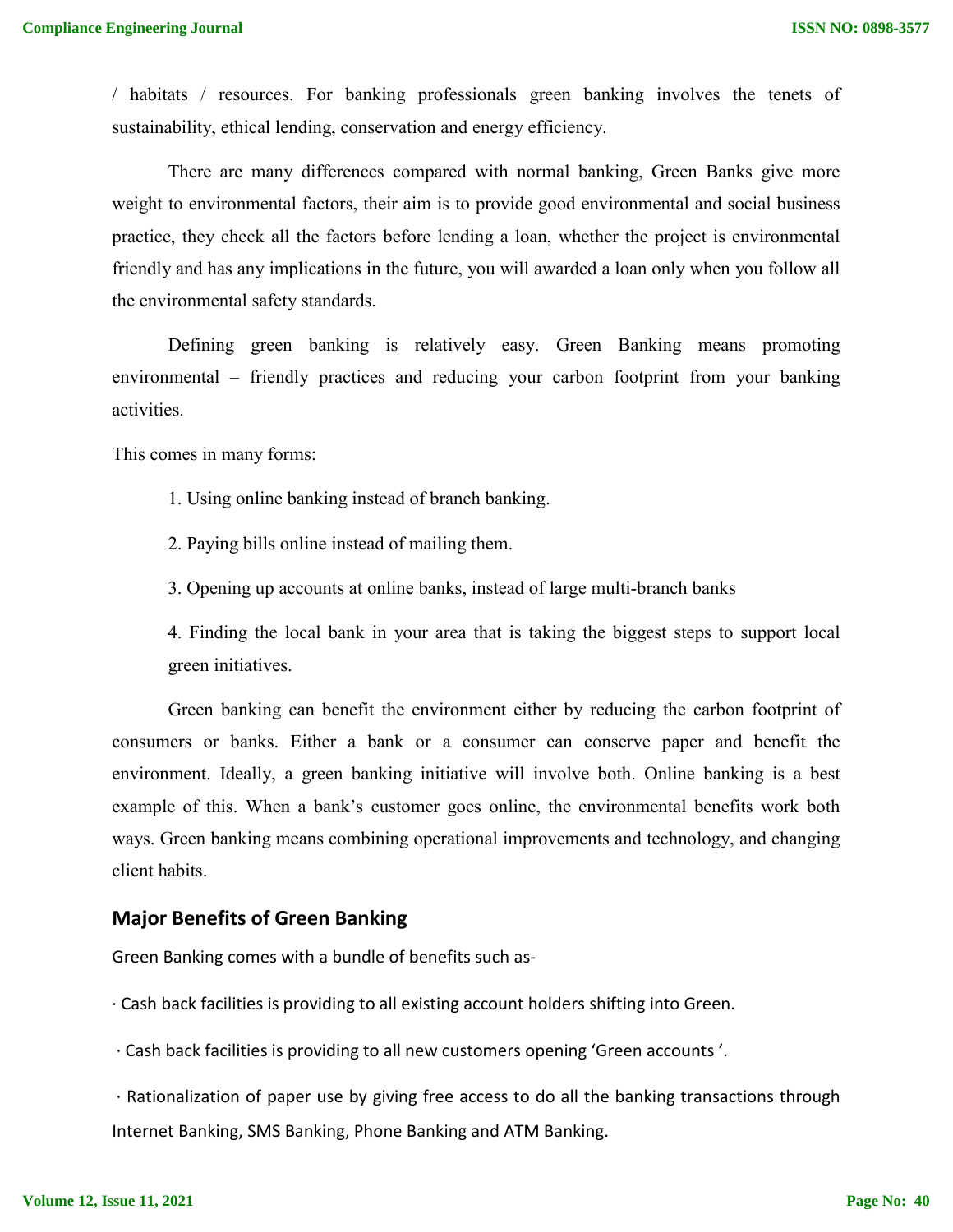· Free Electronic Bill Payment Services.

· E-Remit services for remitting funds to the customers' home country, which is a unique service.

· E-Statement will be generated and sent to the customers' email. · Online Account opening form for opening Green Account.

· Customer can opt for Go Green through various channels through Online Banking, Branches and Call Centre.



**Figure 2: The above pictorial representation shows the benefits of Green Banking practices**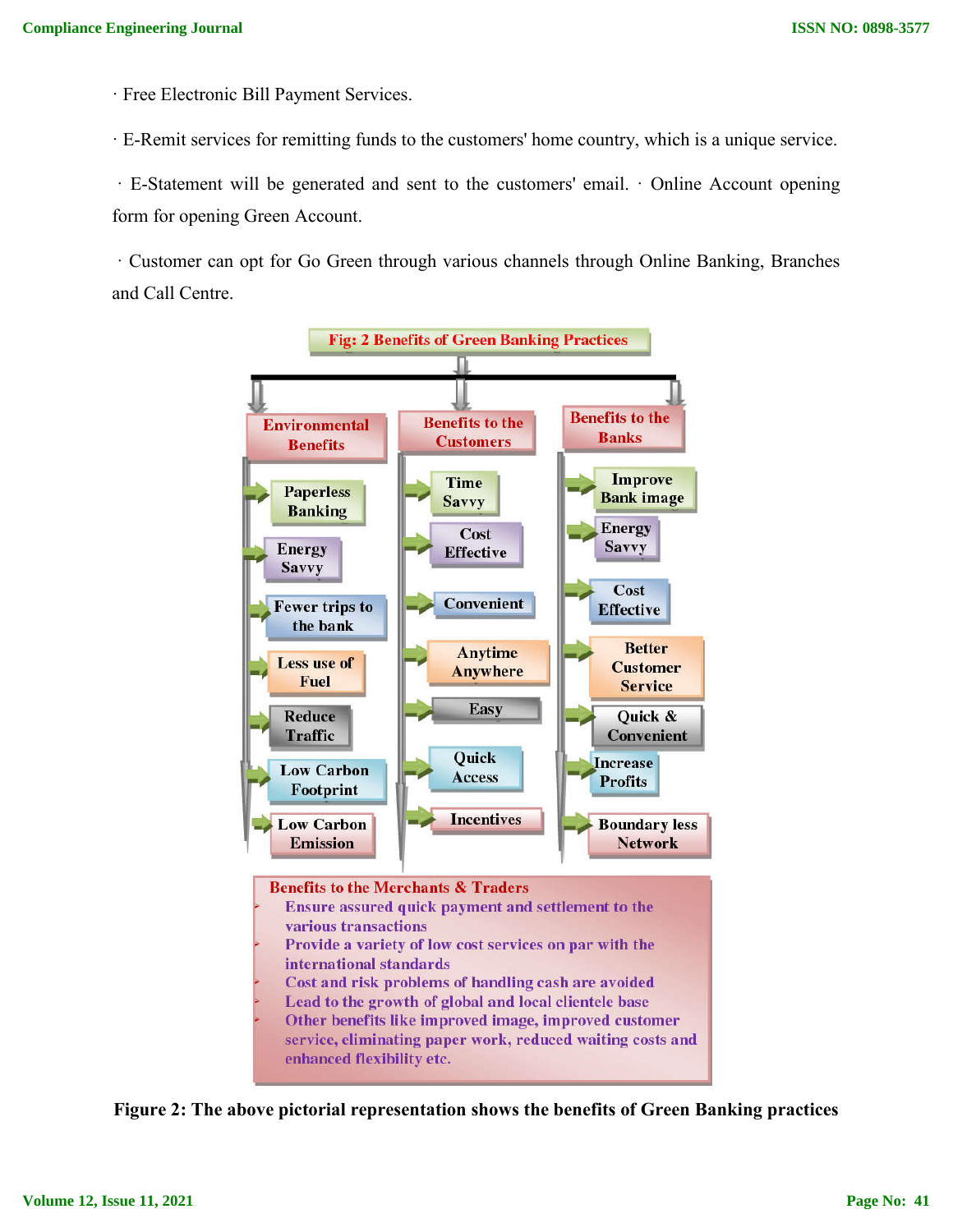## **Confronting Challenges to Going Green**

Green banks support wonderful causes; they do face many challenges as for-profit entities. Just like those socially conscious and environmental mutual funds, they are expected to encounter more obstacles than typical run-of-the-mill bank.

(i) Diversification matters Green banks will be screening their customers and naturally, they will be limiting and restricting their business to those entities that qualify. With a smaller pool of customers, they will automatically have a smaller profit base to support them. If they focus their loans on certain industries, they open themselves up to being much more vulnerable to economic shifts.

(ii) These banks are still startups apparently; it takes 3 to 4 years for a typical bank to start making money. Many green banks in business today are very new and are still in startup mode. It does not help that these banks are trying to get their footing during a recession.

(iii) Banks are "specialized" Again, while the main goal of a green bank is to do good by supporting those who are taking care of the environment, the question here is  $-$  just how much money is there in these businesses and in the eco-friendly industry? Saving the environment does not necessarily equate to "making a profit". I hope that though, this premise is proven wrong in this case and that green banks prove that they can survive, even as they face restrictive requirements for doing business.

(iv) Operating expenses and costs are higher Green banks require specialized talent, skills and expertise as well, due to the kind of customers they are servicing. Employees, such as loan officers, need to have additional background and experience in dealing with green businesses and consumers. In addition, giving breaks to such clients via discounted loan rates can eat at their profit margins.

(v) Reputation Risk In all likelihood, due to growing awareness about environment safety, banking institutions are more prone to lose their reputations if they are involved in big projects, which are viewed as socially and environmentally damaging. There are also few cases where environmental management system has resulted in cost savings, increase in bond value etc. (Heim, G et al, 2005). In few cases, the environmental management system resulted in lower risk, greater environmental stewardship and increase in operating profit. Reputation risks involved in the financing of ecologically and ethically questionable projects.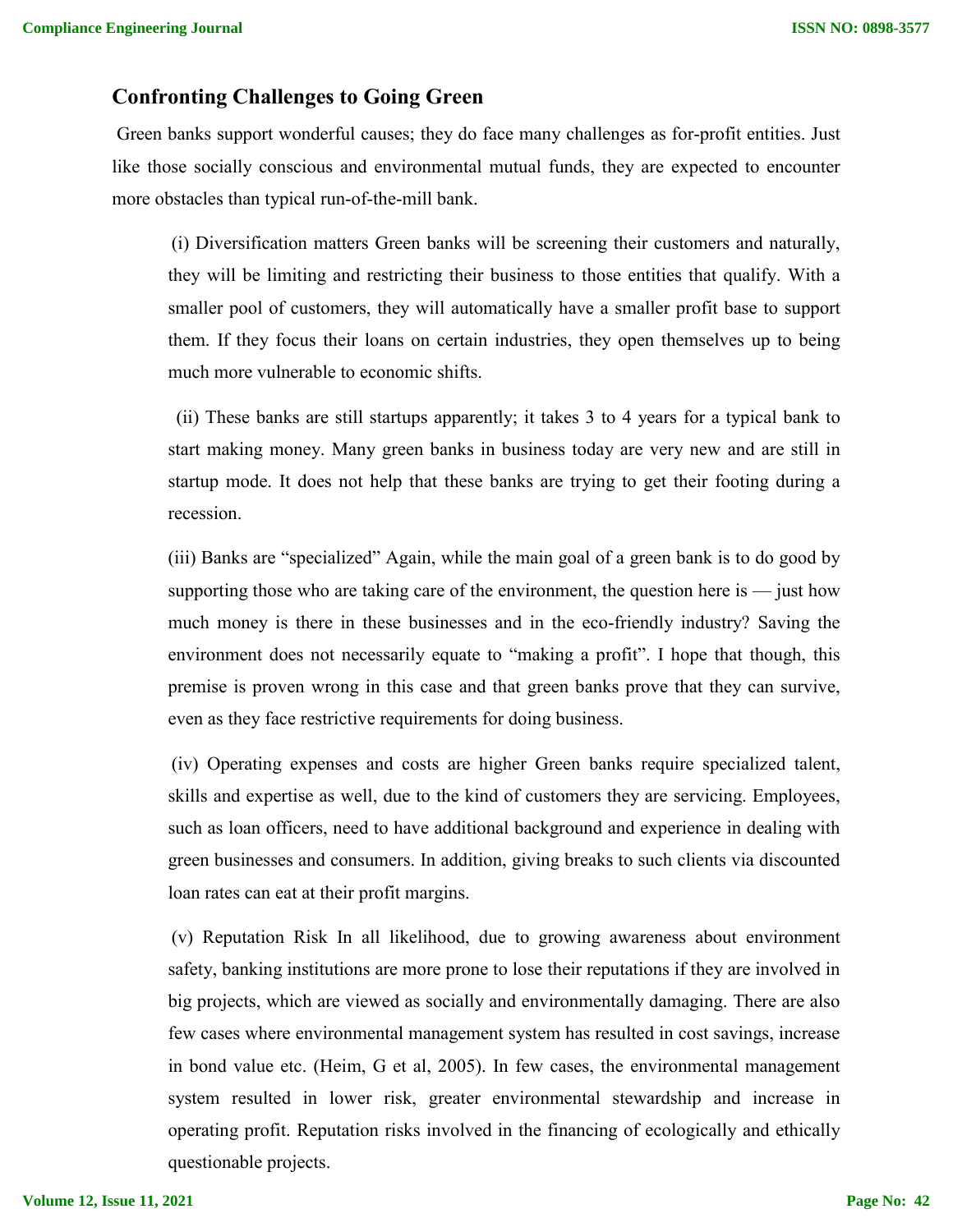#### **Strategies for Green Banking Approach**

Green banking is an integral part of the Bank's environmental policy as applied through its wider Corporate Social Responsibility strategy. The adoption of green banking strategies will help the bank to deal with these risks involved in their business operation. Green banking strategies involves two components such as (i) Managing environment risk and (ii) Identifying opportunities for innovative environmentally oriented financial products (IFC, 2007).

· To manage environmental risk, the banks have to design proper environmental management systems to evaluate the risks involved in the investment projects. The risks can be internalized by introducing differential interest rates and other techniques. Moreover, bank can withdraw itself from financing high-risk projects.

· The second component of green banking entails creating financial products and services that support commercial development with environmental benefits. These includes investment in renewable energy projects, biodiversity conservation, energy efficiency, investment in cleaner production process and technologies, bonds and mutual funds meant for environmental investments etc.

· The banking institutions should prepare an environmental risk and liability guidelines on development of protective policies and reporting for each project they finance or invest (Jeucken, 2001). They can also have an environmental assessment requirement for the projects seeking finance. Banks also can issue Environmental hazards management procedures for each project and follow through. International financial institutions like International Financial Corporation (IFC), Japan Bank for International Cooperation (JBIC) have incorporated environmental management into their business operation. All project proposals are classified in terms of its potential environmental impact taking into account factors such as the sector and scale of the project, the substance, proposed project site, the degree and uncertainty of its potential environmental impact. Often, the World Bank's loans and grants are associated with certain level of commitment of the beneficiary countries to adopt environmental protection measures.

· The perception towards complying with environmentally norms and standards is changing over time. Environmental friendly or green technologies also make economic sense for the banking industry. Adopting environmentally sustainable technologies or modes of production is no more considered as a financial burden; rather it brings new business opportunities and higher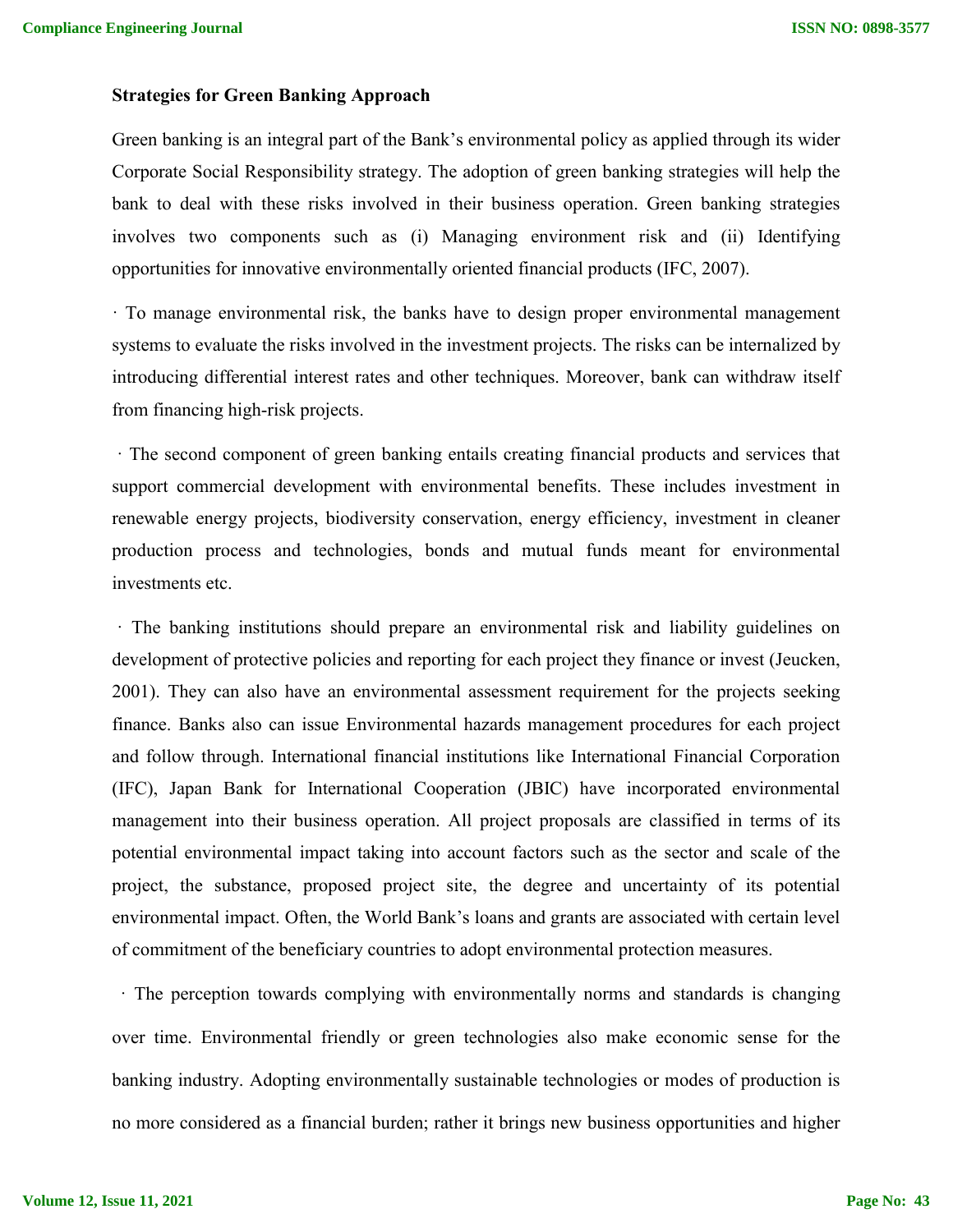profit. Green banking saves costs, minimizes the risk, enhance banks reputations and contribute to the common good of environmental sustainability. Therefore, it serves both the commercial objective of the bank as well as its social responsibility.

Banks need to be more careful in India about the environmental aspects of their clients and products because

(a) Future of exports and product market are going to go through stringent environmental rules and eco-friendly product will have better market.

(b) Increased demand for pollution controls equipment will require more financial assistance from banks.

(c) Reserve Bank of India (RBI) may follow environmental guidelines for the banks in the lines of IFC and Asian Development Bank etc.

(d) Recent announcement of the government to use economic instruments for environmental control may include Banks in future.

(e) Big investment projects supported by international organizations like the World Bank and ADB require Environmental Impact Assessment (EIA). Therefore, the banks should begin implementing procedures like

(i) Assessment of risk due to environment

(ii) Environmental audit management

(iii) Assessment of credit requirement and loan follow up before investing on different projects. However, since banking sector is profit driven, it needs incentives and governmental support to assist environmental protection, which is beneficial for the whole economy and society and to the banking sector itself in the long run.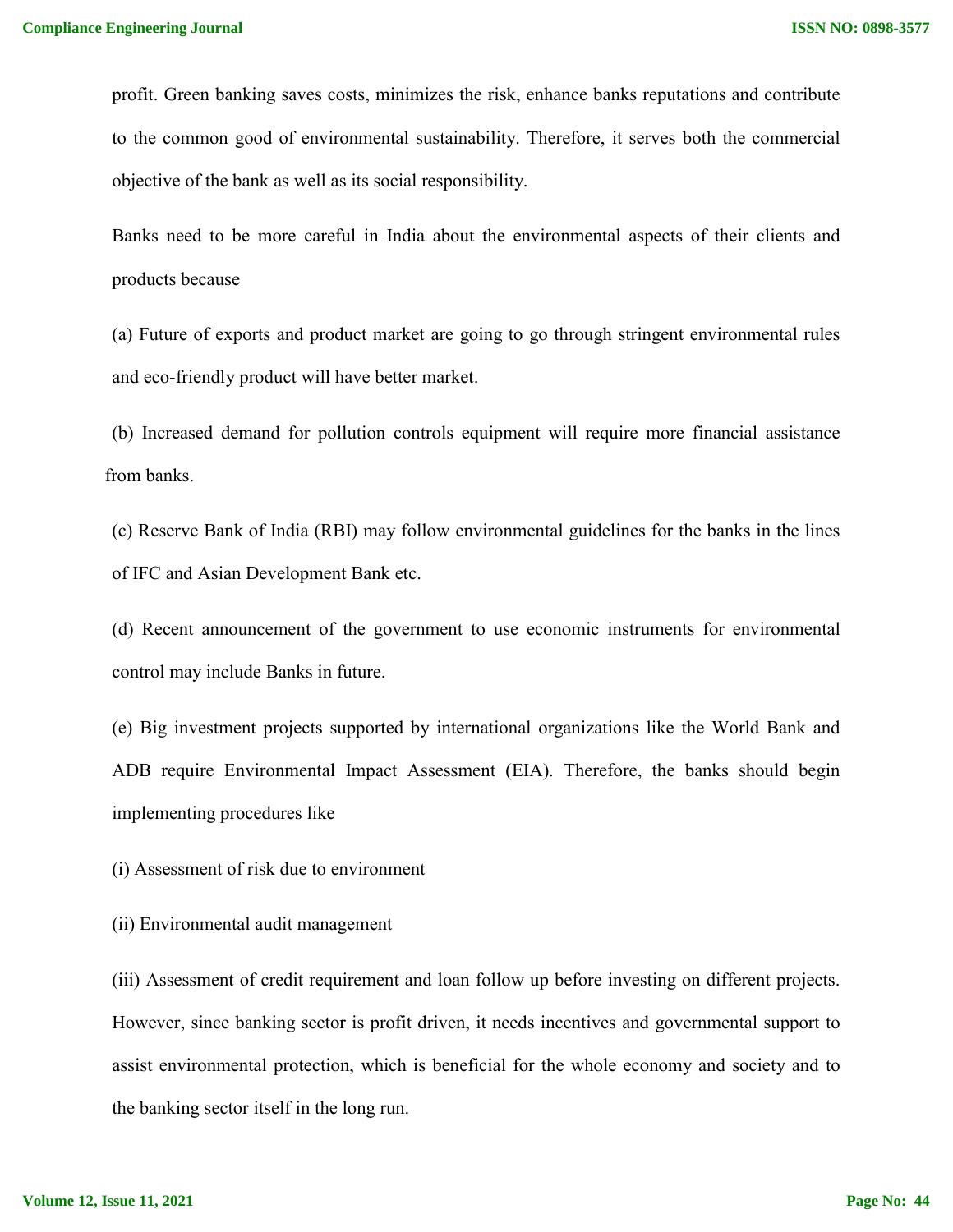#### **1.2ONLINE BANKING METHODS ADOPTING GREEN BANKING**

#### **1. Online Savings Account:**

Online savings account and mobile banking is the easiest way that you can do your part to bank green and help the environment. Green banking includes setting up direct deposit to receive your paychecks, receiving electronic statements from your bank and by paying bills online. All of these steps can drastically reduce the amount of paper produced by your bank. Online banking and mobile banking are also highly effective ways to keep track of your finances and to avoid late payment fees. Another green banking step you can take is to suggest that the company you work for sign up for a product called "Remote Deposit". Remote customers have to physically deliver each check to their bank to make a deposit. Remote deposits also allow banks to easily clear checks digitally.

#### **2. Paperless Statements:**

Sending out bank statements by mail is a big waste of paper. Signing up for online banking at most banks includes an option for customers to receive their statements electronically through a secure log - in. Copies of banking records and statements can then be stored electronically instead of in a filing cabinet. Receiving statements electronically also reduces the chance of identity theft.

#### **3. Use Direct Deposit:**

Most employers will give employees the option to receive their paycheck electronically. Not only does this speed up the availability of your money and save you a trip to the bank, it saves paper, lots of paper work etc.

#### **4. Online Bill Payments:**

Paying bills online is something of a lifestyle change, but it can be done. Telephone bills, cable bills, utility bills, credit card payments and mortgage payments can all be paid electronically. In fact, some online banking customers have thrown away their checkbooks and completely converted to online payments. Not only is the recordkeeping much easier, but again massive amounts of paper is saved.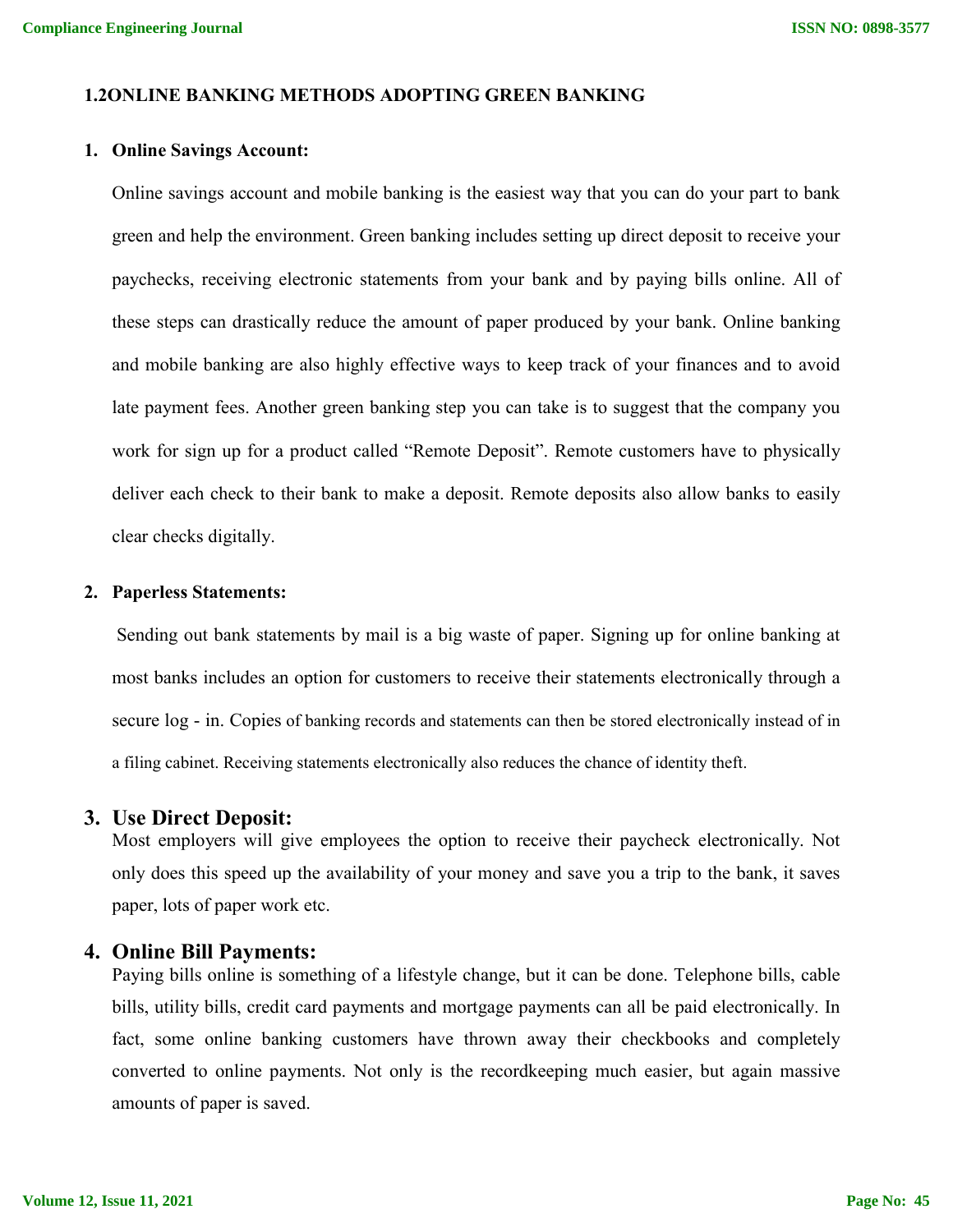## **5. Reward Debit and Credit Cards:**

Some banks have joined up with environment-friendly groups like The Sierra Club or Defenders of Wildlife to create reward debit cards and reward credit cards. Participating banks will make a small charitable donation as a percentage of your online banking activity to help the environment. 6. Net Banking: Online banking is when customers perform most of their banking related functions without visiting the bank, personally. To do so, customers must possess an internet banking ID and a password provided by the bank in which the individual customer has an account. Online banking offers several benefits like time saving, convenience, 24 x 7 service, eco-friendly process, easy access etc.

### **Credit and Debit Cards :**

Credit card and debit card can be used while making the payment of various expenses without caring the money.

## **Online Bill Payment:**

Through online payment we can make payments of telephone bills. Credit card bills or loan installments.

### **Electronic Fund Transfer :**

Electronic banking, also known as electronic fund transfer (EFT), uses computer and electronic technology as a substitute for checks and other paper transactions. EFTs is initiated through devices like cards or codes that let you, or those you authorize, access your account. Many financial institutions use ATM or debit cards and Personal Identification Numbers (PINs) for this purpose.

### **6. Mobile Banking:**

Mobile banking is a term used for performing balance checks, account transactions, payments, credit applications etc. via a mobile device such as a mobile phone

### **2.0 LITERATURE REVIEW**

Parab, 2010, mentioned the advantages of mobile banking and focused on the challenges that mobile banking has to face in today's tech world viz. Educating the consumers, security issues, phone compatibility with anti-virus systems, e-waste management etc.

Authors are increasingly talking about green banking and highlighting the problems and challenges the banking sector is facing in the implementation of these initiatives. Rajan, 2010, focused on the role of standard minimum norms to be followed by companies to become ecofriendly. This will impose a compulsion on all organizations to behave in a socially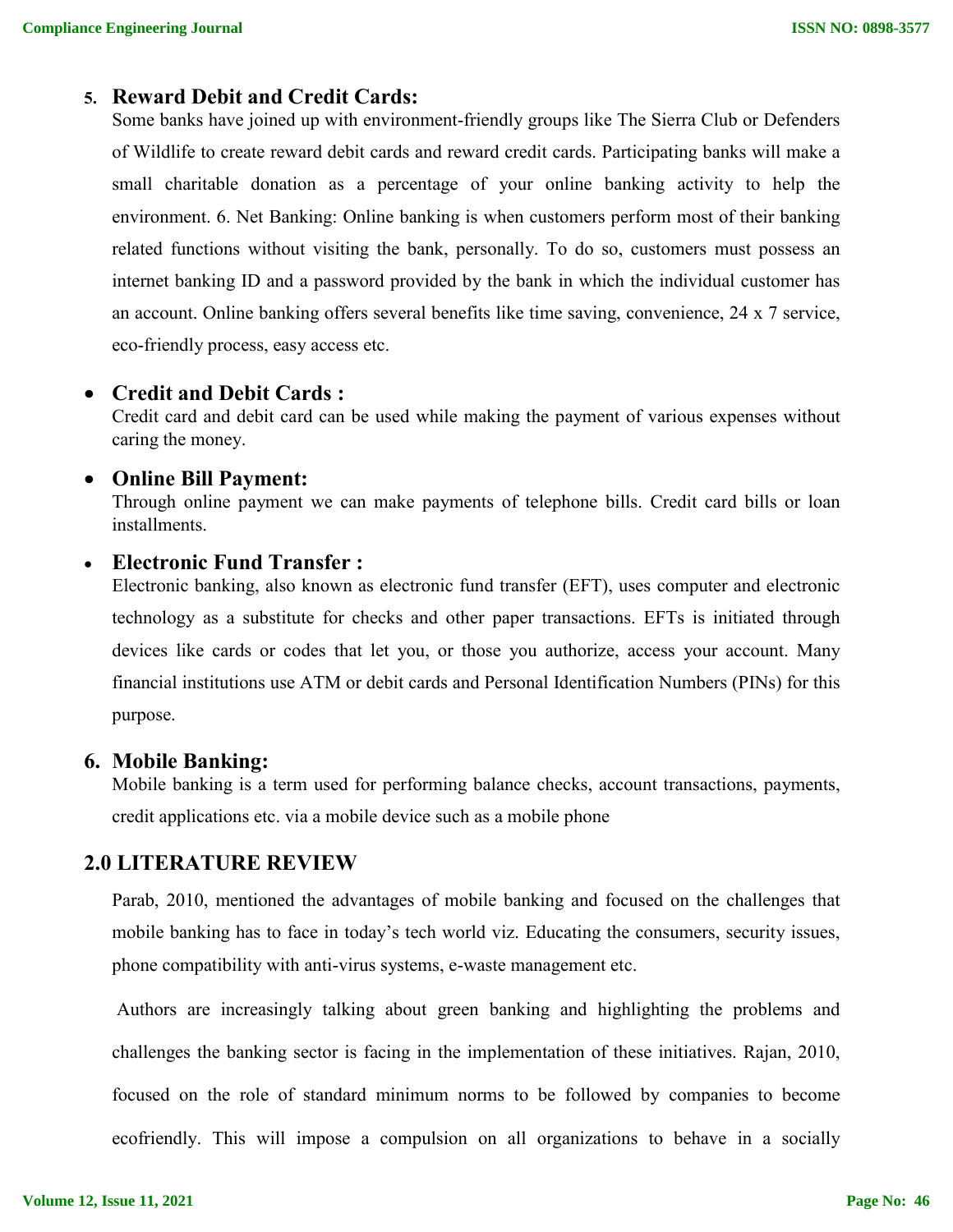responsible manner. Similarly, Mehta, 2009, propounded that due to factors like highly educated and demanding customers, shorter product life-cycles and growing competition, the role of technology has increased for reducing environmental problems.

Prasad, 2011, has emphasized the role of three dimensions-ecological security, livelihood security and food security as the essential elements of a development policy which is both sustainable and equitable. He has argued that new technologies and scientific techniques work in harmony with the laws of nature. While talking about the concept of environmental accounting, he emphasizes the role of expenditure for environmental protection in constructing a comprehensive balance sheet of natural resources.

Bihari, 2011, has focused on the main objective of banks in the area of ecology as optimal utilization of resources and examining the effects of their lending and investment decisions on the environment. Singh, 2011, while emphasizing on the role of technology, propounds the concepts of re-use, recycling and minimization of waste as ways to cope up with the environmental problems to ensure sustainable growth. Babu&Venkatramaraju, 2011, have given the factors for promoting eco-friendly products and services viz. Educating the customers through green advertising campaigns, participation of customers through environmental-friendly action, providing genuine products and lastly, green penetration.

Bhanagade, 2011, propounded some of the competitive challenges for banking as profitability, technology in banking, risk management, rural and social banking issues, human resources management, corporate governance, transparency and disclosures, etc. 'Think global and act local' is the way forward according to him.

#### **2.1OBJECTIVESOFTHE STUDY**

- Toanalyzethedemographicprofileofthebankersworkinginpublicandprivatesectorbanks.
- Toanalyzetheimpactofenvironmentaltraining,energyefficientpractices,customerrelatedpractic es,bank'sgreenpolicyrelatedpracticesonbank'senvironmentalperformance.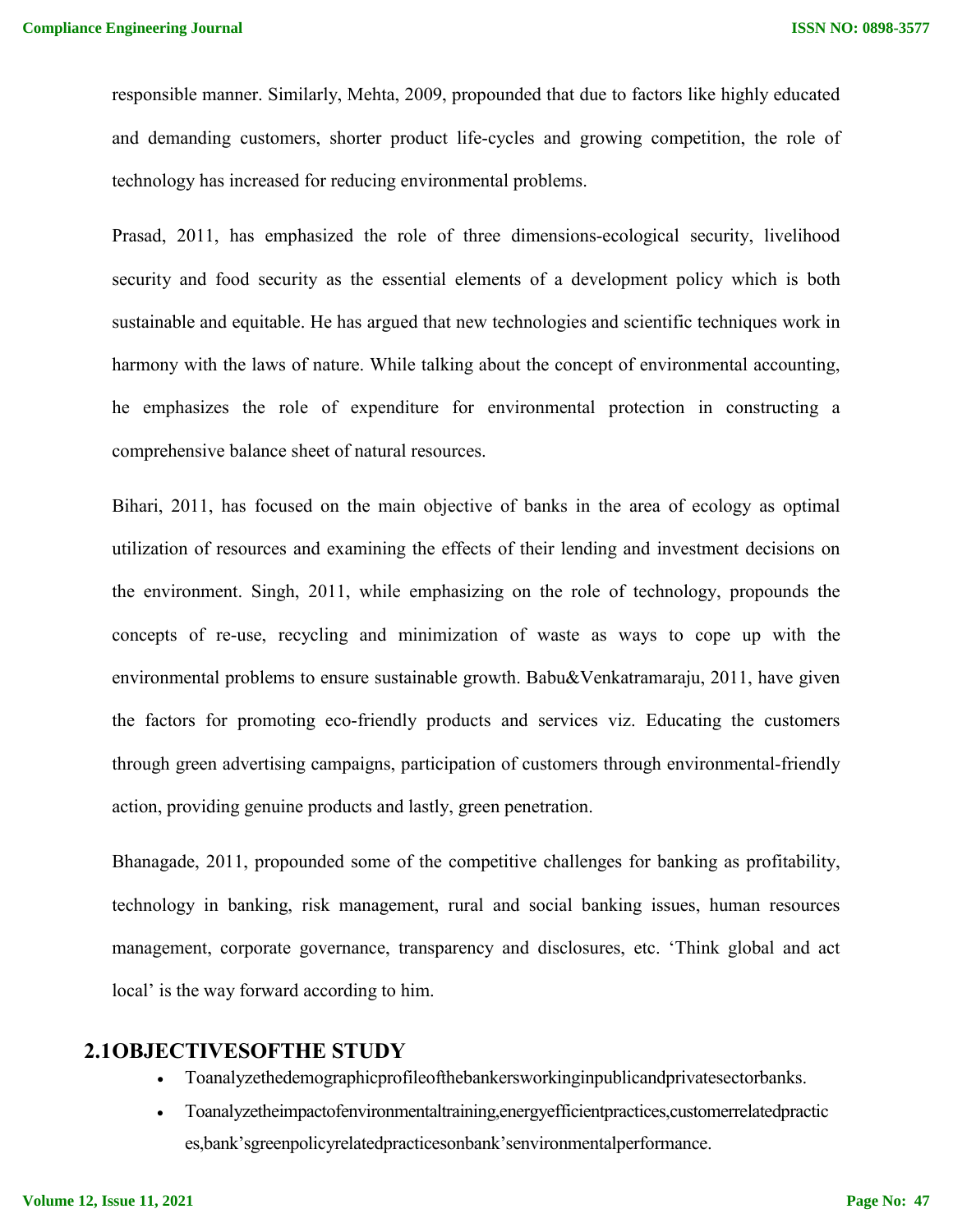# **2.2RESEARCH QUESTIONS**

The following research questions were considered very germane to the study and therefore they were raised to guide it.

- 1. How significant is theimpactofenvironmentaltraining on bank'senvironmentalperformance?
- 2. How significant is theimpactofenergyefficientpracticeson bank'senvironmentalperformance?
- 3. How significant is theimpactofcustomerrelatedpracticeson bank'senvironmentalperformance?
- 4. How significant is theimpactof bank'sgreenpolicyrelatedpracticeson bank'senvironmentalperformance?

# **2.3 RESEARCH HYPOTHESES**

The following null hypotheses were formulated to guide the objectives of the study and strengthen the analysis:

- 1. Environmentaltrainingdo not have any significant impact on bank'senvironmentalperformance
- 2. Energyefficientpracticesdo not have any significant impact on bank'senvironmentalperformance
- 3. Customerrelatedpracticesdo not have any significant impact on bank'senvironmentalperformance
- 4. Bank'sgreenpolicyrelatedpracticesdo not have any significant impact on bank'senvironmentalperformance

# **2.4RESEARCHMETHODOLOGY**

- 2.4.1 Samplesize:150bankersinMeerutCity.
- 2.4.2 SamplingTechnique:Simplerandomsamplingmethod is used.
- 2.4.3 Datacollectionmethod:Primarydataandsecondarydatahas been collected for this research.
- 2.4.4 Primarydata:Collectedthroughstructuredquestionnaire for this research.
- 2.4.5 Secondarydata:Collectedthroughjournals,annualreports andonlinewebsites, Google, Internet etc.

### 2.4.6 **VariablesusedfortheStudy:**

| Variables                       | Source |
|---------------------------------|--------|
| Environmentaltrainingtoemployee |        |
| Energy efficient practice       |        |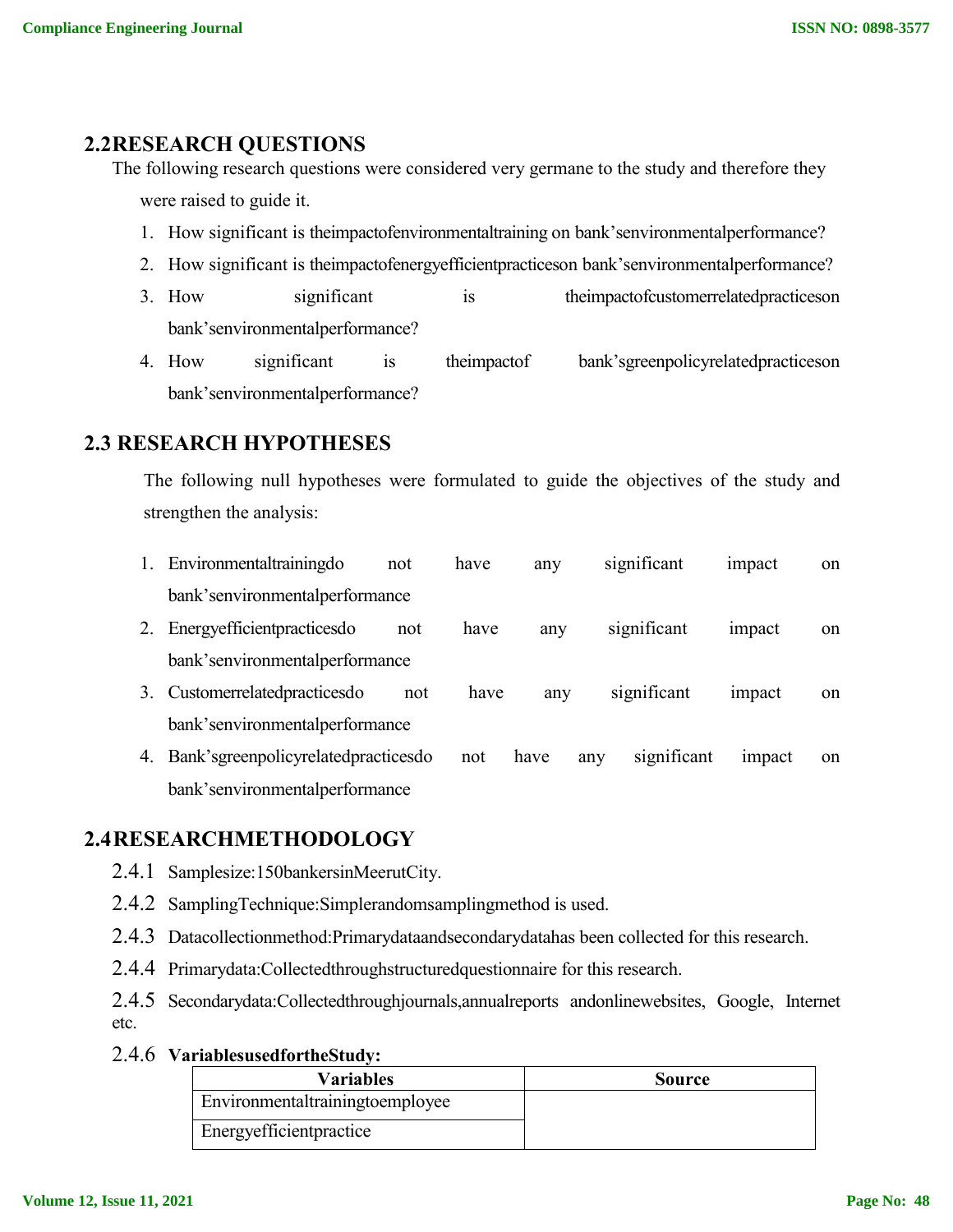| Greenloan                        |                        |
|----------------------------------|------------------------|
| Greenproject                     | (RishalandJoshi, 2018) |
| GreenPolicy                      |                        |
| Bank's environmental performance |                        |

2.4.7 **ToolsforDataAnalysis:**Correlation&Regression analysishas been used to analyze and interpretation of the data.

# **2.5MAJORFINDINGS OFTHE STUDY**

- Majority i.e. 56.8% of the bankers belong to public sector banks.
- 28.9% of the bankers are at the officer level.
- Majority (59.7%) of the bankers are male.
- 43.3% of the bankers are between the age group of 21-28 years.
- Majority 55.4% of the bankers completed their UG degree.
- 47.8% of the bankers possess 4-5 years of work experience.
- The average mean score 4.65 implied that the bankers agree the banks provide them environmental training to follow 'Green Banking' practices.
- The average mean score 4.57 implied that the banks are keen in using energy efficient practices in order to practice and develop a 'Green Banking Hub' to improve environmental performance of the banks.
- The average mean score 4.64 implied that the banks lend green loans to develop agriculture and the rural areas which is essential for the development of the country and the environment. Thus they agree that their bankprovide loan to the activities which promotes sustainable development in protecting the environment.
- The average mean score 4.05 implied that the banks has various innovative strategies in practicing greenbanking initiatives towards improving their environmental performance of supporting green projects.
- The average mean score 4.45 implied that the banks have implemented green policy towards attainingsustainable development.
- The average mean score 4.32 implied that green banking is advantageous towards building a clean energyeconomy thereby enhancing the environmental performance of the banks.
- The average mean score 4.27 implied that the banks encounter problems with high operating cost in appointingexperienced loan officers.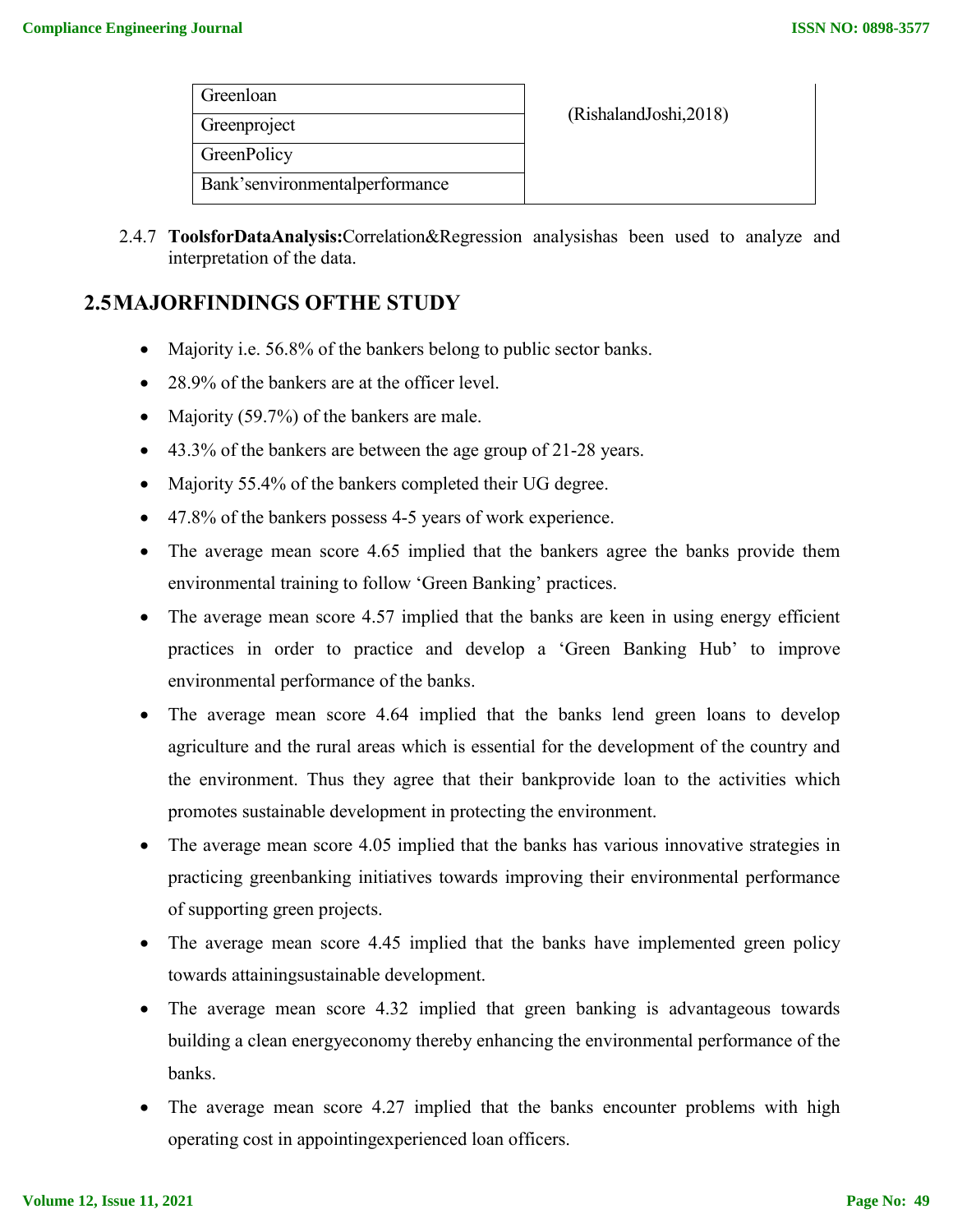• The average mean score 4.48 implied that the process for which the green banking is adopted is mainly for thesustainable development of the future banking options in the process of improving the environmentalperformance of the banks.

The average mean score 4.26 implied that the bank's environmental performance towards the green practices have a positive effect on the environment.

- Environmental training to employees, energy efficient practices, green projects and green policy have positive and significant correlation which indicate that 'Green Banking' practices of the banks positively influences bank's environmental performance.
- Overall Green Projects, Energy Efficient Practices, Environmental Training to Employees have a significant impact on Bank's Environmental Performance.

| <b>Correlations</b>                 |                        |                                               |                                      |                                  |               |                          |                 |  |
|-------------------------------------|------------------------|-----------------------------------------------|--------------------------------------|----------------------------------|---------------|--------------------------|-----------------|--|
|                                     |                        | <b>Bank'sEnviron</b><br>mentalPerform<br>ance | <b>Environ</b><br>mentalTr<br>aining | EnergyEf<br>ficientPra<br>ctices | Green<br>Loan | <b>GreenPr</b><br>ojects | Green<br>Policy |  |
| <b>Bank'sEnviron</b>                | Pearson<br>Correlation | $\mathbf{1}$                                  | $.444***$                            | $.287**$                         | $.245***$     | $.374***$                | $.245*$         |  |
| mentalPerform<br>ance               | Sig(2)<br>tailed)      |                                               | .000                                 | .001                             | .008          | .000                     | .015            |  |
|                                     | ${\bf N}$              | 150                                           | 150                                  | 150                              | 150           | 150                      | 150             |  |
| Environmental                       | PearsonCo<br>rrelation | $.444$ <sup>**</sup>                          | $\mathbf{1}$                         | .211                             | $.335*$       | $.252**$                 | $.259*$         |  |
| Training                            | Sig(2)<br>tailed)      | .000                                          |                                      | .012                             | .000          | .001                     | .003            |  |
|                                     | $\overline{N}$         | 150                                           | 150                                  | 150                              | 150           | 150                      | 150             |  |
|                                     | PearsonCo<br>rrelation | $.265***$                                     | .205                                 | $\mathbf{1}$                     | .078          | .258                     | $.277*$         |  |
| <b>EnergyEfficientP</b><br>ractices | Sig(2)<br>tailed)      | .001                                          | .015                                 |                                  | .424          | .004                     | .001            |  |
|                                     | ${\bf N}$              | 150                                           | 150                                  | 150                              | 150           | 150                      | 150             |  |
|                                     | Pearson<br>Correlation | $.228***$                                     | $.350^{**}$                          | .064                             | $\mathbf{1}$  | $.479*$                  | $.372^{*}$      |  |
| GreenLoan                           | Sig(2)<br>tailed)      | .009                                          | .000                                 | .415                             |               | .000                     | .000            |  |
|                                     | ${\bf N}$              | 150                                           | 150                                  | 150                              | 150           | 150                      | 150             |  |
|                                     | PearsonCo<br>rrelation | $.373**$                                      | $.286*$                              | $.279*$                          | $.479*$       | $\mathbf{1}$             | $.370*$         |  |
| <b>GreenProjects</b>                | Sig.<br>(2tailed       | .000                                          | .001                                 | .003                             | .000          |                          | .000            |  |
|                                     | $\overline{N}$         | 150                                           | 150                                  | 150                              | 150           | 150                      | 150             |  |
|                                     | PearsonCo<br>rrelation | $.245*$                                       | $.279*$                              | .257                             | $.372^{*}$    | $.370*$                  | $\mathbf{1}$    |  |
| <b>GreenPolicy</b>                  | Sig.<br>(2tailed       | .010                                          | .003                                 | .001                             | .000          | .000                     |                 |  |
|                                     | ${\bf N}$              | 150                                           | 150                                  | 150                              | 150           | 150                      | 150             |  |

### **Table1:Correlation**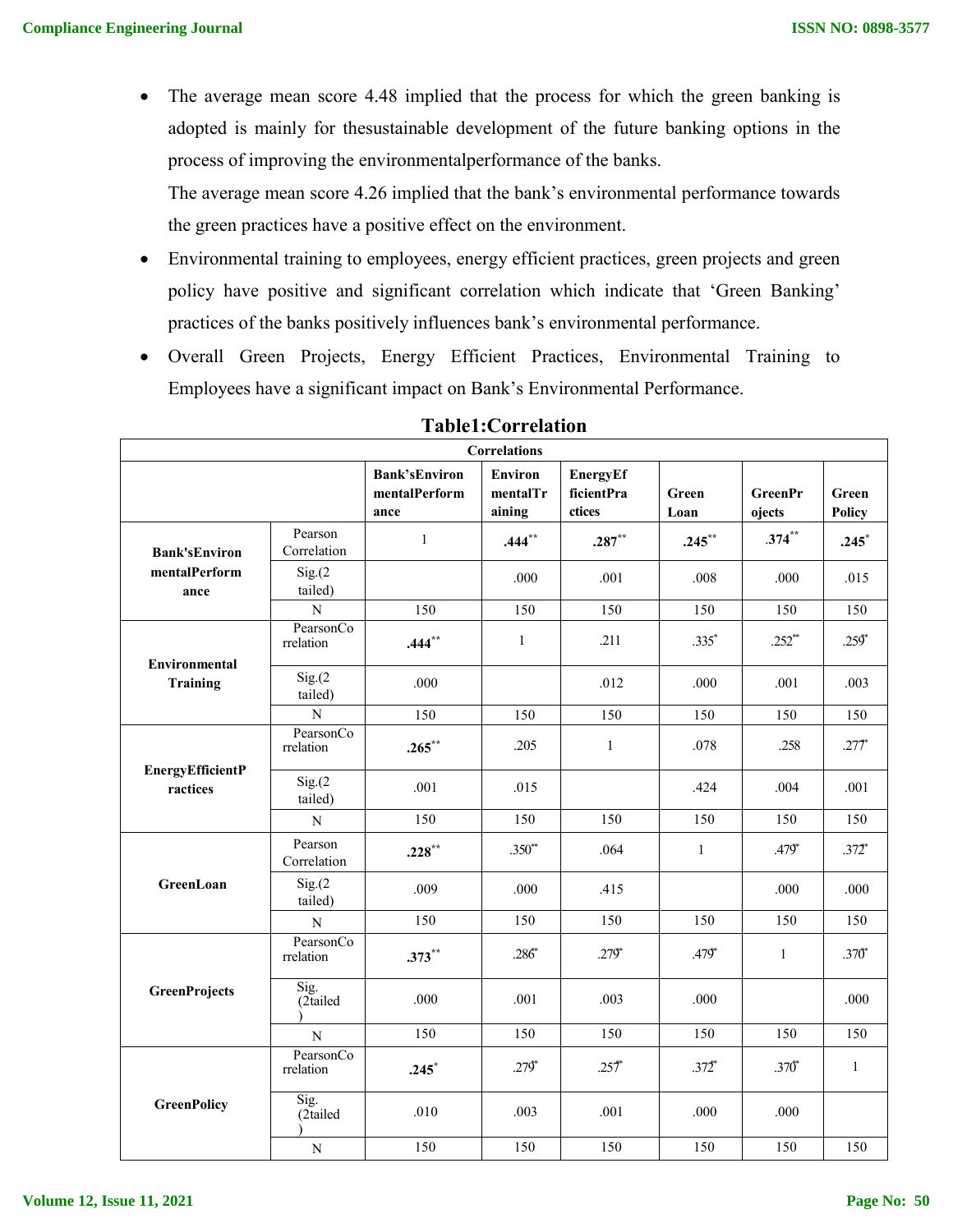\*\*.Correlationissignificantatthe0.01level-tailed)

\*.Correlationissignificantatthe0.05level-tailed)

#### **Table2:RegressionAnalysis**

| ModelSummary                                                                                                                            |                  |                |                                   |                                    |                              |         |     |     |                     |
|-----------------------------------------------------------------------------------------------------------------------------------------|------------------|----------------|-----------------------------------|------------------------------------|------------------------------|---------|-----|-----|---------------------|
| Model                                                                                                                                   | R                | <b>RSquare</b> | <b>Adjusted</b><br><b>RSquare</b> | <b>Std. Error</b><br>oftheEstimate | ChangeStatistic              |         |     |     |                     |
|                                                                                                                                         |                  |                |                                   |                                    | R<br><b>SquareC</b><br>hange | FChange | df1 | df2 | Sig.<br>FChang<br>e |
|                                                                                                                                         | .47 <sup>a</sup> | .25            | .184                              | .4578                              | .27                          | 12.74   | 3   | 145 | .00                 |
| Predictors: (Constant), Green Projects, Energy Efficient Practices, Environmental Training to Employees<br>a.<br>(Source: Primary data) |                  |                |                                   |                                    |                              |         |     |     |                     |

|  | <b>Coefficients</b>                                             |       |                                   |                                            |       |      |  |  |  |  |
|--|-----------------------------------------------------------------|-------|-----------------------------------|--------------------------------------------|-------|------|--|--|--|--|
|  |                                                                 |       | <b>UnstandardizedCoefficients</b> | <b>Standardized</b><br><b>Coefficients</b> |       |      |  |  |  |  |
|  | Model                                                           | B     | <b>Std.Error</b>                  | <b>Beta</b>                                |       | Sig. |  |  |  |  |
|  | (Constant                                                       | 1.483 | .445                              |                                            | 4.505 | .000 |  |  |  |  |
|  | Environmental<br>TrainingtoEmployees                            | .205  | .051                              | .258                                       | 2.874 | .004 |  |  |  |  |
|  | <b>EnergyEfficientPractice</b>                                  | .18   | .085                              | .19                                        | 1.78  | .053 |  |  |  |  |
|  | <b>GreenProjects</b>                                            | .28   | .09                               | .28                                        | 3.25  | .001 |  |  |  |  |
|  | $\sim$ Denombert Unit Line Deal Matthews and the Hander measure |       |                                   |                                            |       |      |  |  |  |  |

a.DependentVariable: **Bank'sEnvironmentalPerformance**

## **2.6 LIMITATIONS TO THE STUDY**

The study was limited by the difficulties associated with the collection of primary data in this part of the world where companies always associate primary data collection to increase in levies, rates and taxes. Nevertheless, we used experience and subtle persuasion to overcome such problems and those of 'refuse to answer' that is, the hard cores that we encountered in the process of data collection. There was also the problem of very few available empirical works in the area as could be seen in our empirical review section of our literature review.

# **1.7SIGNIFICANCE OF THE STUDY:**

This study tries to emphasize on the significance of analyze the impact of environmental training, energy efficient practices, customer related practices, bank's green policy related practices on bank's environmental performance. This research study will be an important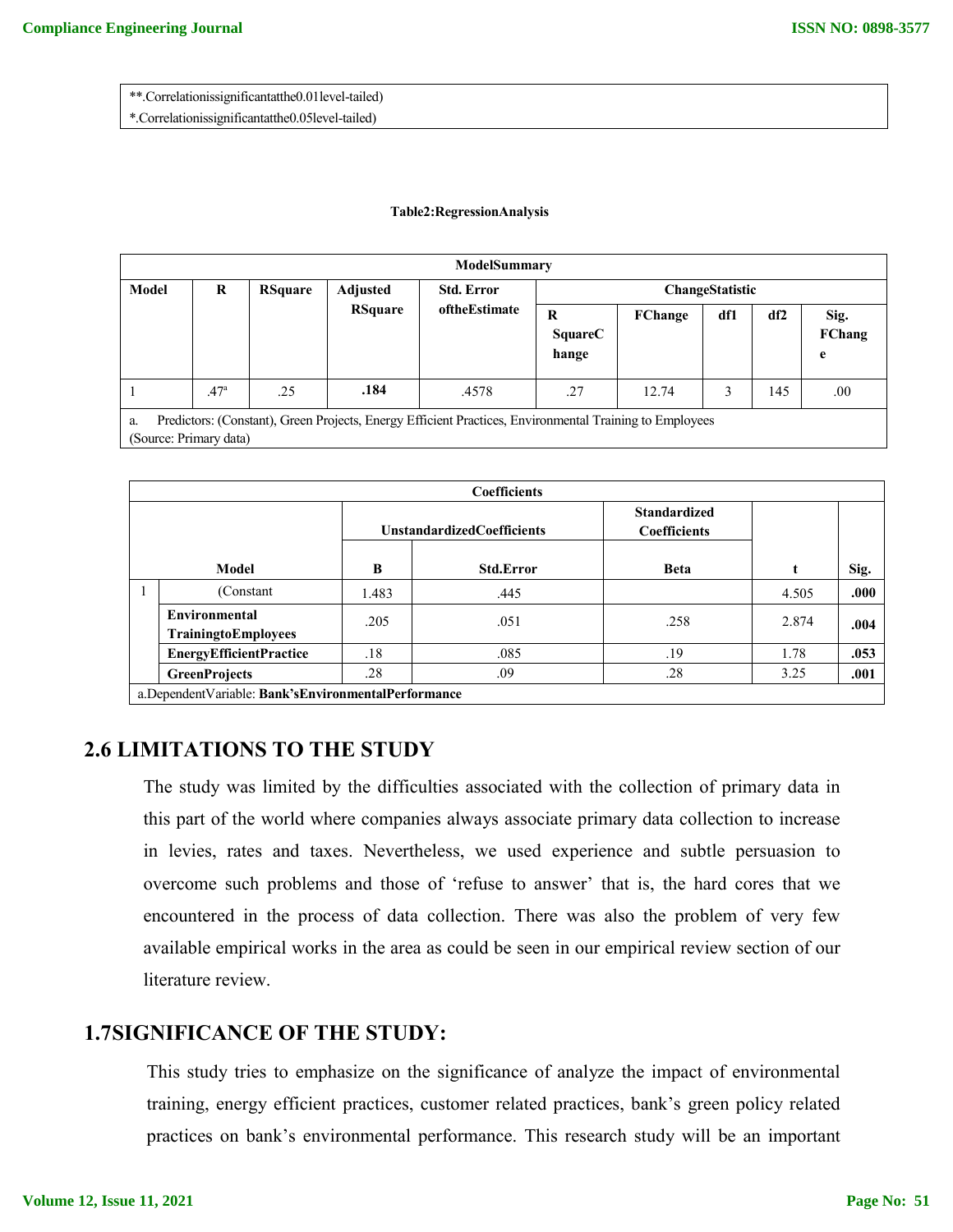endeavor in helping both employers and employees to adopt the green banking practices in their financial transaction and having knowledge and importance of green banking and its impact on environment. In addition, it can serve other researchers who want to re-investigate on this research area.

#### **3. CONCLUSION**

Green Banking awareness should be created among the customer to avail the green services in the banks for sustainable development. Green credit card usage awareness can be provided to the customers. Banks should encourage environmentally sustainable technologies of using less power consumption Compact Fluorescent Lamp (CFL) bulbs, investing in solar and wind energy for the electricity, providing user-friendly mobile and internet banking facilities to the customers. Green auto loans can be rendered to the customers who get loan for fuel efficient vehicles with zero processing fees. Environmental reward points can be given to the customers who follow green initiatives in their banking transactions. As green banking has become the future era of sustainable banking in this world of environmental threats, green banking has always its limitations but when it is implemented and practiced it will yield fruitful results in environmental protection.

#### **4. REFERENCES**

- 1. NischalRisal&SanjeevKumarJoshi(2018),MeasuringGreenBankingPracticesonBank'sEnvironmen tal Performance:EmpiricalEvidencefromKathmanduvalley*J*,*ournalofBusinessandSocialScience* V o l.2,Iss.1, pp:44-56.
- 2. QaisarAli&ShaziaParveen(2019),IslamicBankersGreenBehavioursandItsImpacton GreenBanking Growth,*AsiaProceedingsofSocialSciencyol*1No4(2019),pp:8084
- 3. https://www.rbi.org.in/scripts/NotificationUser.aspx?Id=3987&Mode=0
- 4. https://shodhganga.inflibnet.ac.in/jspui/bitstream/10603/245097/11/11 chapter2.pdf
- 5. https://www.bankrate.com/banking/checking/5green-banking-tips-to-save-the-planet/
- 6. https://www.researchgate.net/publication/289556565 Green banking in India
- 7. https://www.ijert.org/greenbanking-in-india-a-study-of-various-strategies-adopt-by-banks-for-sustainable-